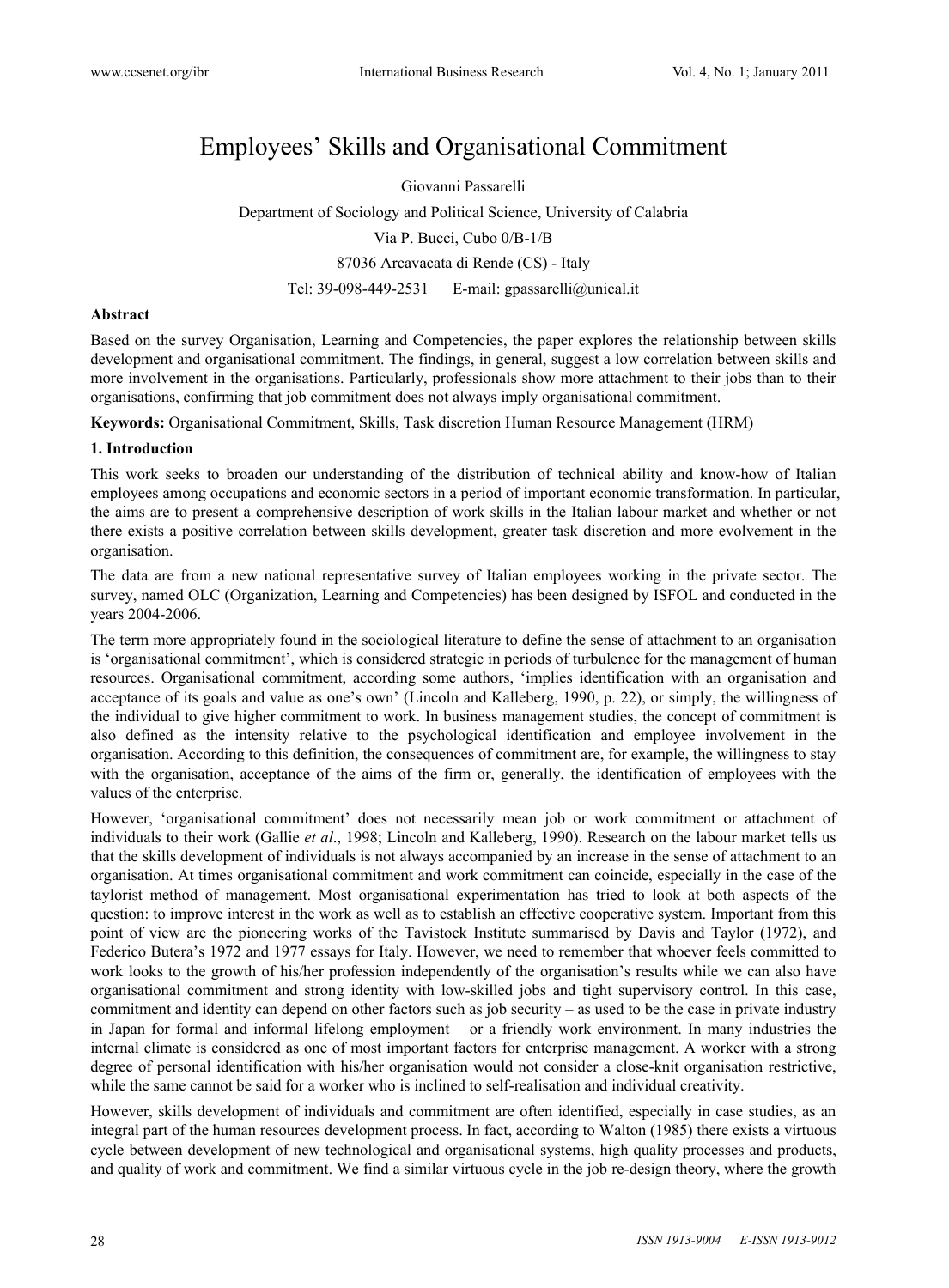of job content and task discretion increases job satisfaction and consequently encourages higher commitment to doing his/her work (Gallie *et al*, 1998; Lawler *et al*., 1995).

The paper is structured as follows. First, we analyse the distribution of skills, task discretion and organisational commitment among occupations and economic sectors and then we compare skills dimensions and organisational commitment.

## **2. Demand for Broad skills, Competencies and task discretion**

Generally, a common way of measuring abilities held by the workforce is to examine the qualifications held by the workers. Most of the quantitative studies concentrate their analysis on the trend in formal qualifications, such as an educational or vocational qualification, to identify a developing trend of skills present in the labour market. Changes in the world of production and, consequently, knowledge and capabilities, have somehow reduced the value of educational and vocational qualifications as indicators of individual capabilities sought or held (Leoni, 2006). The approach adopted in this paper aims to go beyond the traditional categories of analysis of skills, in order to establish a methodological and theoretical framework able to connect different variables such as skills, work context and learning.

These empirical indicators that are able to measure these dimensions are summarised into three groups (Ashton et al., 1999): Broad Skills, Competencies and Task discretion.

**Broad Skills**: The term 'broad skills' refers to the stock of knowledge required at work as measured by qualifications required to get and do the job, the time taken to learn to do the job well and the length of on the job training. The term 'skills', in this case, is used not only as an indicator of capability or dexterity, but in a broader sense where the concept of knowledge and experience predominate.

**Competencies** (or "Generic Skills"): Job skills that are used in varying degrees in all jobs. In other words, competencies that can have a wide application across different organisational and employment contexts as well as offering a universal basis for success in the labour market (Payne, 2004). They include: literacy skills, numeracy, physical skills, technical 'know-how', horizontal and vertical communication, planning and problem solving.

**Task Discretion**: This term defines the degree of employee control over detailed execution of the job.

#### *2.1 Broad skills*

In the OLC Survey, we find some very simple empirical indicators of the level of necessary ability to do the job well: school qualifications, on-the-job training and learning time.

The first indicator is the level of qualification which would have been required if someone applied to get the job the respondent currently holds. The level of qualification is measured on the basis of the Italian school system: primary school (five years), middle school (three years post primary school), high school (five years post middle school and preceding university), university (four or five years), post-degree (Masters or PhDs). It is worth pointing out that compulsory school attendance is nine years of school or to 15 years old, meaning primary school plus middle school. The second indicator is the length of on-the-job-training by colleagues or senior staff. Training time is measured with a eight-items likert scale: from "no training at all" to "more than one month". Finally, the third indicator of required ability is the time taken to learn to do well in the job. Learning time is measured with a seven items likert scale: from less than one week to more than two years. These indicators represent the level of ability required to do the job well or the stock of knowledge required from workers. Ashton et al. (1999) defined them 'broad skills'. The hypothesis is that there is a positive correlation between broad skills and job complexity.

With the aim of analysing the distribution of broad skills among Italian employees, we built an index which summarises the three dimensions (qualifications, on-the-job training time and learning time): **Index of Broad Skills**.

The method utilised to build the index is the principal component analysis (PCA). The PCA is a statistical technique that transforms a number of (possibly) correlated variables into a (smaller) number of uncorrelated variables called *principal components*. The PCA revealed that the three dimensions form part of a single component or factor, which means that the three dimensions are correlated, with an eigenvalue of 1.50 and accounting for 50 per cent of explained variance (note 1). It is worth underlining that all three scales to measure the variables go in the same direction, from negative to positive.

In Table 1 we analyse the distribution of broad skills by personal characteristics, firm dimensions, occupations and economic sectors. In interpreting the results it is useful to remember that the component scores are standardised, which means they have a mean of zero and a standard deviation of one. Therefore, a positive value means a demand for broad skills above the mean, negative below the mean. The results by personal characteristics highlight that, generally, men hold more skilled jobs than women, an average component score of 0.099 against -0.158. Moreover,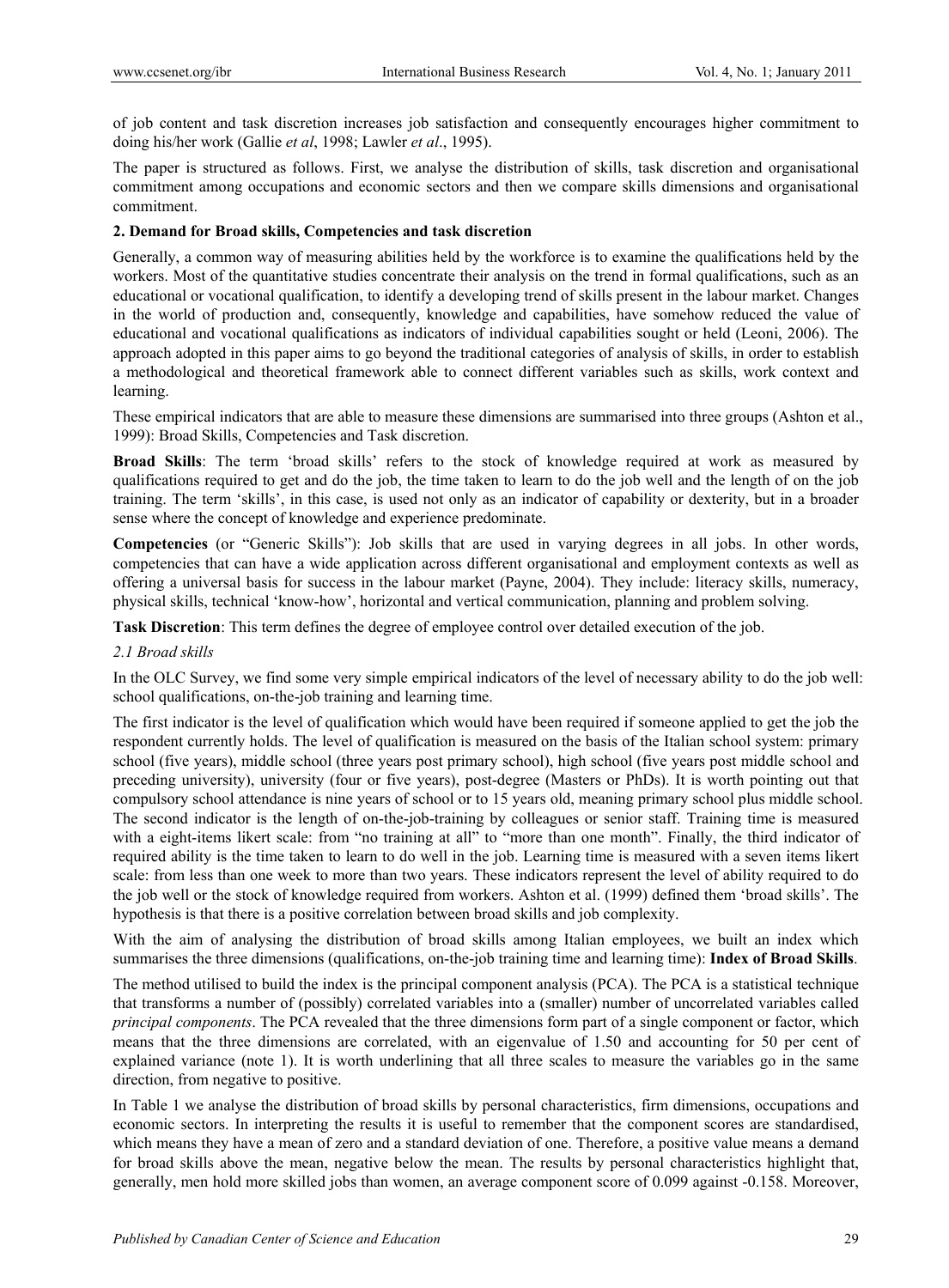middle-aged employees (30–44) hold more skilled jobs compared to other employees. Finally, there is a direct correlation between school qualifications and broad skills: employees with higher education usually hold more complex jobs. Finally, there is a positive correlation between firm dimension and broad skills: for example large firms, of more than 500 employees, show an average component score of 0.431, whilst small firms, 1–3 employees, show a score of -0.174. Looking at the Table 1, it is quite clear that there is a positive correlation between broad skills and occupational roles. Managers, professionals, technicians and administrative personnel show a higher index compared to elementary workers, assembly-line workers and sellers. (note 2)

However, it is interesting to note that an analysis on the three dimensions (Graph 1) disaggregated showed that trade workers and personal service workers have higher indices regarding learning time, suggesting that these jobs need a substantial period of learning on-the-job rather than vocational training or school qualification.

It is clear that broad skills vary markedly between economic sectors (Table 1). The manufacturing sectors and service sectors such as 'wholesale, retail, hotels', 'transport and storage', 'real estate, renting and research' show on average a lower level of broad skills. Particularly, they show lower broad skills indices compared to the advanced sectors (information and communication technology, financial intermediation) where the new professions are more diffuse. Although in the case of learning time (Graph 2), the differences are less relevant. Sectors such as science based and scale intensive manufacturing are in an intermediate position, with the period of training and learning time longer compared to traditional services ('transport and storage', 'wholesale, retail, hotels' and 'real estate, renting, research') and similar to the advanced sectors ('communication and ICT' and 'financial and monetary intermediation').

In summary, according to several measures of job requirements – qualification, on the job training, learning time – women, on average, hold less skilled jobs than men. Moreover, as we expected, there is a positive correlation between skilled occupational roles or advanced sectors.

#### *2.2 Competencies requested*

OAC survey investigates the frequency of the usage of skills across Italian workers. The competencies are measured on a seven items likert scale, from rarely to always (zero for not applicable). Respondents were asked a series of detailed questions about their job tasks. The method utilised to analyse these questions, and build an index of competency, is a *two step* principal component analysis (Di Franco and Marradi, 2003). The first step, which we call multiple component analysis, was exploratory. The aim was to isolate the most relevant dimension among a set of variables. In the second step, we analysed separately the dimensions (components), through a confirmative principal component analysis, to get the component score of each dimension. Finally, we calculate the total index of competencies as the sum of the competencies scores weighted by variance explained by each component. (note 3)

Following this procedure, the 44 "job tasks" have been reduced to a limited number of generic competencies: 'literacy', 'reliability', 'problem solving', 'instructing, training or teaching people', 'planning and work organisation', 'customer communication', 'teamwork', 'dexterity', 'job autonomy' and 'numeracy'.

Tables 2–3 show the results of this analysis. Table 2 gives the distribution of competencies according to personal characteristics (gender, age, qualification). The analysis by gender shows that women and men differ greatly in terms of the skills used in their job. Particularly, women have values above the mean in 'customer communication' and 'numeracy', while men do better at all the others. We believe that this result can be explained, on one hand, with the positions men hold in the organisations: these tend to be higher than the ones held by women. On the other hand, women are usually employed as checkout assistants, administrative assistants and accountants, these jobs require interaction with the public and numerical ability. This result confirms the findings of the survey "Skills in Britain" (Ashton et al., 1999).

The variable age highlights that component scores are always above the average for workers aged 30–44. By contrast, they are below the average for those aged 15–29, with the exception of 'dexterity' and 'numeracy'. Finally, workers aged 45–64 show positive indices in 'instructing, training and teaching people' and 'job autonomy'. In other words, workers aged 30–44 hold jobs which require dexterity and numerical ability, while workers aged 45–64 hold jobs which require autonomy and a high level of communication skills. Finally, the qualification shows a linear trend: there is a positive connection between skills and qualification, with the exception of 'dexterity'. In this case the less skilled workers show a better score.

In the first part of Table 3, we analyse the relationship between competencies and occupational roles. Generally, high ranking occupational groups show a higher level of competencies. For example, 'managers' and 'professionals' show component scores far above average, with the exception of 'dexterity'. By contrast, workers in the less skilled occupations show component scores below average, with the exception of some specific skills such as 'dexterity' for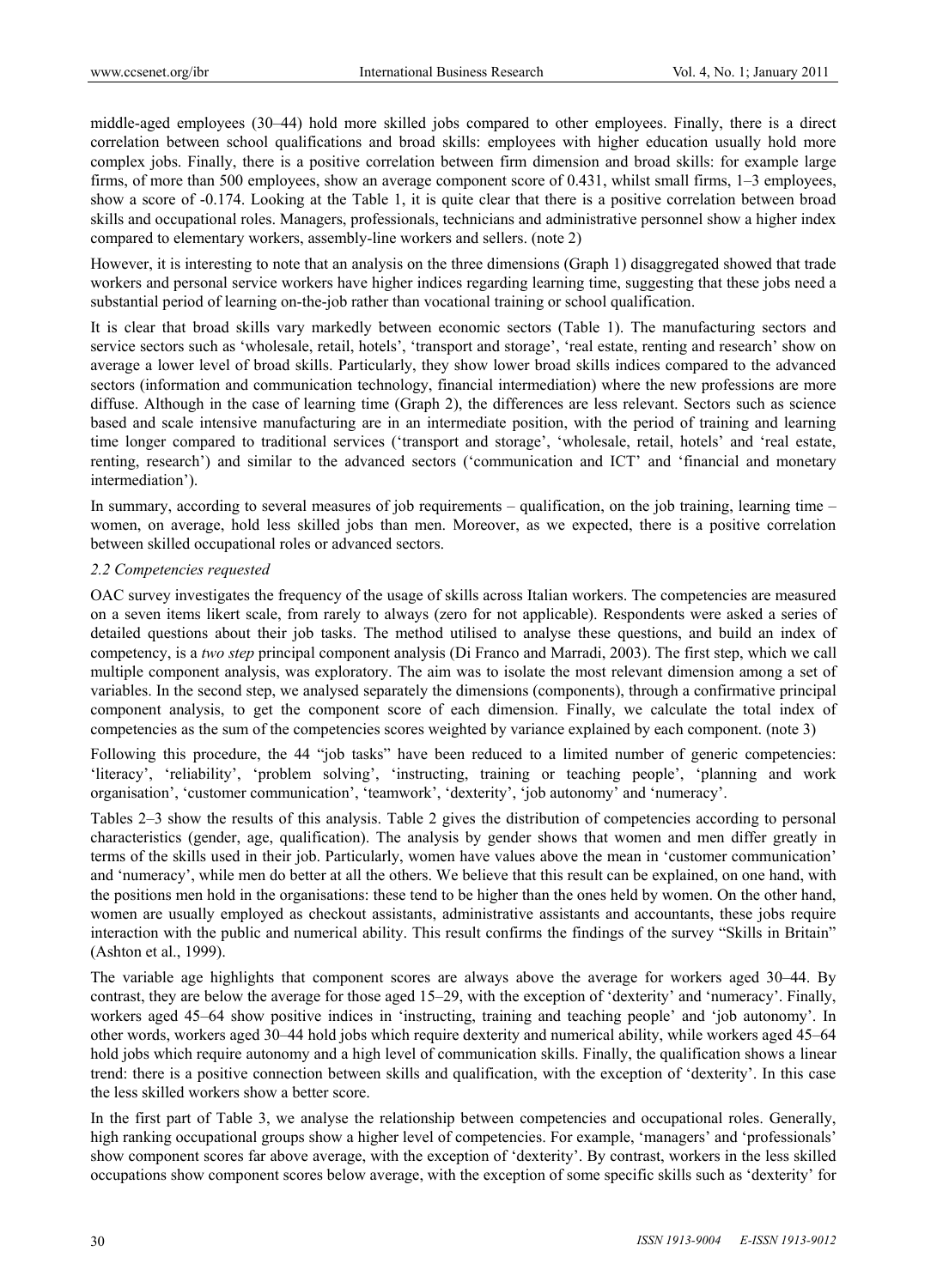the assembly-line workers, elementary workers and skilled trade personnel, or 'customer communication' for the sellers.

However, there does not appear to be a polarisation or clear correlation between occupational hierarchy and type of skills. 'Managers', 'professionals' or 'technicians' show positive scores, except for "dexterity". The score of 'customer communication' is high for the personal service occupations as well as, although to a lesser extent, 'administrative occupations'. Alternatively, looking at the table vertically, we can see that many competencies are required across several occupations, such as 'literacy', 'problem solving', 'reliability', 'instructing, training and teaching people' and 'teamwork'. On the other hand, 'dexterity' and 'job autonomy' are skills more specific to some occupations.

In the second part of Table 3, we analyse the relationship between competencies and economic sectors. We have a concentration of some competencies in specific economic sectors. For example, 'customer communication' in the service sector 'wholesale, retail, hotels' gains a score far above the average, as does 'literacy' in 'transport and storage'. 'Financial and monetary intermediation' and 'communication and ICT' are the economic sectors which show almost all the skills have positive scores, far above the average, except for 'dexterity' and 'reliability'. In contrast, manufacturing sectors show all scores as negative, except for 'dexterity', 'reliability', 'teamwork', 'problem solving' and 'job autonomy'. Traditional manufacturing shows 'dexterity' and 'job autonomy' as positive; scale intensive and science based manufacturing have positive scores for 'reliability', 'problem solving', 'teamwork' and 'dexterity'.

#### *2.3 Task discretion*

In this section we analyse the level of workers' control in the execution of their job, that is, the level of task discretion. It is often argued that rising skills will be accompanied by higher levels of task discretion. This connection between task discretion and skill has been assumed in a long-standing social scientific tradition (Blauner, 1964; Braverman, 1974; Zuboff, 1988).

In the OLC Survey there are some questions which allow us to investigate this topic. The respondents were asked questions about how much choice they have in carrying out work and the level of influence they have over various aspects of it, including work effort, choice of task and method of work. Particularly, the first question provides a general picture of workers' autonomy. The more detailed questions, on the other hand, allow us to investigate the influence that workers have over specific aspects of their job: how much personal influence workers have on time and work effort, or in deciding what tasks to do or how to do the task.

The questions are:

- How much choice do you have over the way in which you do your job?
- How much influence do **you personally** have on time and work effort?
- How much influence do **you personally** have on deciding what tasks you are to do?
- How much influence do **you personally** have on deciding how you are to do the task?

The questions are measured on a seven level scale, from absolute choice to no choice at all. Table 4 shows the percentage distribution of the first question: almost 35 per cent of respondents report some broad discretion in their job (above the average). Therefore, a large number of employees perceive they have broad discretion in the way they do their job.

To analyse these results more deeply we have built a synthetic indicator, utilising the three questions on 'personal influence': **Index of Task Discretion**. The methodology is the same utilised for the previous indices, the principal component analysis. Here too, the PCA showed that the three questions form part of a single component (or factor), with an eigenvalue of 2.41 and an explained variance of 80 per cent. It means that the variables have a high correlation and a single component explains most of the variance of the variables. (note 4)

The results of this analysis (Table 5) highlight that men enjoy a higher degree of autonomy on the job compared to women. Regarding age, employees aged 45–64 enjoy more autonomy compared with younger colleagues and, finally, there is a direct correlation between autonomy and qualification held by the employees. Therefore, as we expected, employees with higher qualifications and of middle age usually enjoy a higher degree of autonomy in comparison with their colleagues.

If we look at the data by firm dimension, we note that there is almost a linear correlation between establishment dimension and autonomy: employees who work in small firms enjoy higher control in their job than employees who work in large firms.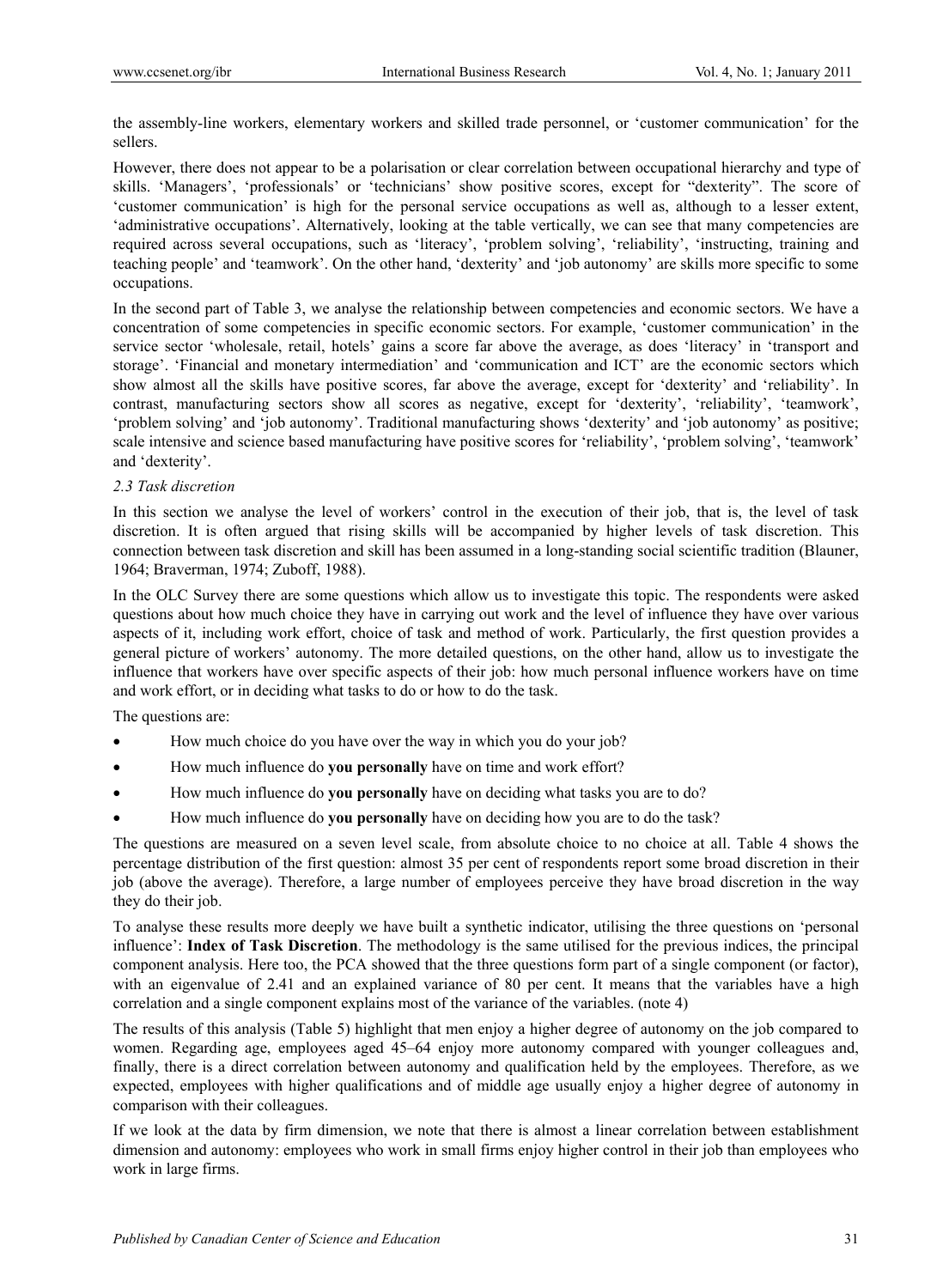Graphs 3 and 4 provide a picture of the extent of influence that employees have over specific aspects of their job task by occupation and economic sectors. As we expected, job control is positively correlated to the hierarchical position in the organisation. For instance, manager and professionals enjoy a job autonomy far above the average. This finding is also consistent with the argument that task discretion and skills are positively correlated.

The economic sectors where employees enjoy more job control are: 'communication/ICT' and 'financial and monetary intermediation'. Conversely, the economic sectors where employees enjoy less job autonomy are manufacturing sectors, particularly in the scale intensive sector.

#### **3. A virtuous cycle between skills and organisational commitment?**

## *3.1 Organisational commitment*

Organisational commitment, as we have already underlined, is a multi-faceted concept: hard work, involvement with organisational activities, and implicit and explicit identification with organisational values. In this case, as Lincoln and Kalleberg (1990) explain, the company's fortune matters to the worker. The committed employee's involvement in the organisation takes on moral overtones, and his/her stake extends beyond the satisfaction of merely personal interests in employment, income, and intrinsically rewarding work. The employee becomes conscious of the needs of the organisation and sensitive to how his or her actions contribute to the fulfilment of those needs. To identify with the organisation, then, implies that the worker is willing to expend effort for the sake of the company, and the firm's performance is experienced as a personal success or failure as well. Moreover, committed employees are loyal to the organisation, feel personally defensive when it is threatened and desire to maintain the employment relationship even when presented with an attractive alternative.

In the OLC questionnaire there are questions which allow us to analyse organisational commitment on the basis of this affective dimension (see Table 6 for questions details).

The response scale was on seven levels: completely disagree, strongly disagree, disagree, indifferent, fairly agree, mostly agree, completely agree. Table 6 gives the percentage distribution of employees who fairly agree, mostly agree and completely agree with the statements. To simplify the presentation we aggregated 'fairly agree' and 'mostly agree' in 'agree', leaving only 'completely agree'.

Looking at the table, it is clear that the majority of employees express quite a positive view of their organisation. Most of the employees 'fairly' agree with the statements which presume employees' organisational commitment. However, it is interesting to underline that the percentage in the last two statements, about internal and external mobility, are much lower in comparison with the others, and only a minority of employees show a strong organisational commitment. The statements which show the highest positive score are 'proud' and 'work hard', a small percentage of employee feel little loyalty to the organisation. However, employees strongly attached to their organisation are a small percentage. The items with the lowest score are 'to take any job' and 'turn down a job with more pay'. In this case the questions are more demanding. The respondents, in order to prove their sense of attachment to the organisation, have to be willing to turn down a better job or to take any job in the organisation. Approximately 37 per cent of the workers express a willingness to be flexible over the job they do and only 20 per cent would stay with the organisation in the face of better pay. Therefore, in general, Italian workers are not hostile to their organisation, but their sense of attachment is linked to the costs, in terms of quality of job or the loss of higher pay with another employer. These last results are particularly interesting in the light of the current debate concerning flexibility.

To analyse these aspects more deeply, we have built, also in this case, a summary indicator: **Index of Organisational Commitment**. The index has been built using the seven questions above. The item on loyalty was reversed to give consistency to the direction. As for the previous indices, we used the principal component analysis to find the latent dimensions among the variables. The PCA showed here too that the seven questions are part of a single component, with an eigenvalue of 3.41 and variance explained of 50 per cent. (note 5)

Table 7 gives the distribution of the index of organisational commitment by personal and firm characteristics. Regarding personal characteristics, as we have seen before for the skills dimensions, men are more attached to the organisation they work for than women, as well as employees aged 45–64 compared to younger colleagues. Finally, there is a linear relationship between organisational commitment and qualification held. Employees with higher qualifications usually show more attachment to their organisation. It comes as no surprise that the middle-aged male with high education shows more attachment to his organisation than other employees or women. It depends on the jobs they hold: they usually hold more complex jobs and enjoy more job autonomy by comparison to women and younger colleagues.

In Graphs 5 and 6 we give the distribution of organisational commitment by occupation and economic sector. In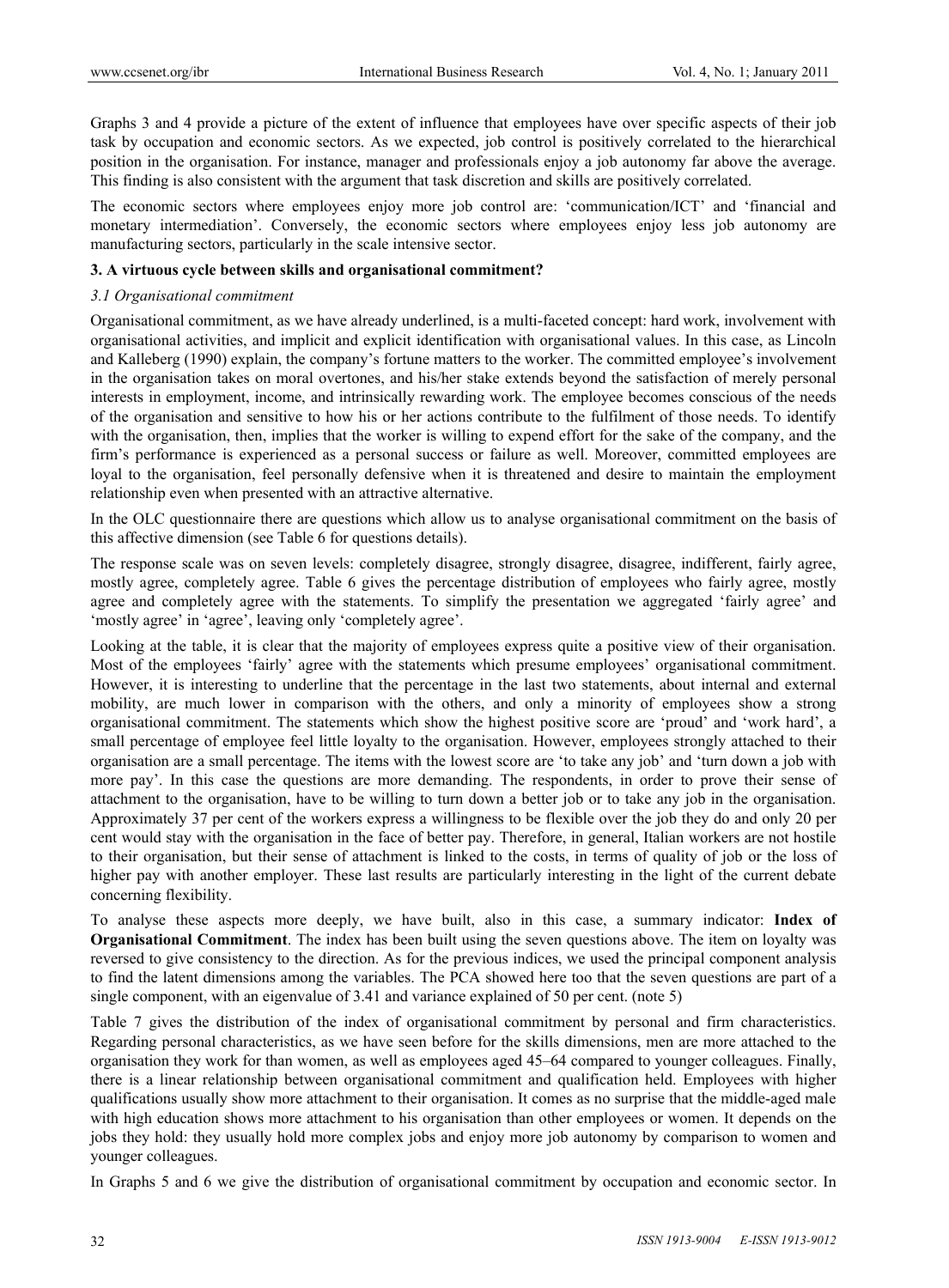general we could say that, if we look at Graph 5, there is an imperfect correlation between organisational commitment and occupational hierarchy, unlike that observed for broad skills, competencies and task discretion. In fact, although managers show the highest organisational commitment and assembly-line workers and manual workers the lowest, it is interesting to note that professionals and personal service occupations show organisational commitment far below the average. We can, in part, explain these results by looking at the composition of occupational groups. The professionals group is mainly composed of engineers, doctors, lawyers, architects and programmers. All these professions come from a long tradition of freelance work; even though our sample includes only employees, we can safely assume that most of these employees have a second job as a freelance. The doctors are a typical example: most of them work for the public health service but at the same time they have a doctor's surgery. Similarly, most engineers, lawyers and architects work in private practice, often as trainees, hoping to set up their own practice in the future. These work conditions induce them to be more attached to their job then the organisation they work for.

The other unexpected result is the organisational commitment, far below the average, of personal service occupations. As for professionals, if we look at group composition we might better understand why they have an organisational commitment below average. The personal service group covers occupations whose tasks involve the provision of a service to customers. The main tasks associated with these occupations involve the care of the sick and elderly, the supervision of children, the care of animals, and the provision of travel, personal care and hygiene services. Most of the occupations in this group require a good standard of general education and vocational training. To ensure high levels of integrity, some occupations require professional qualifications or registration with a professional body. Gallie et al. (1998) found in their research that the highest level of job involvement was among those whose work predominantly involved people, meaning that they found their work to be interesting and all-absorbing. In general, it might be expected that jobs involving higher levels of skills and responsibility, like most of the personal service occupations, would be associated with a higher degree of job involvement. The low score in organisational commitment could underline a lack of opportunity for these employees to use their ability, and with their ability to use their own initiative.

If we analyse organisational commitment by economic sectors (Graph 6), as we expected manufacturing sectors show a very low score. Less expected are the scores, far above average, of the 'wholesale, retail, hotels' sector, and the negative score, far below average, of the 'Communication/ICT' sector. As before, we can try to explain these results by looking at the sector composition.

The 'wholesale, retail, hotels' sector shows a relatively high share of small firms compared to the other service sectors; more than 70 per cent of firms are under 15 employees. As we have seen before (see Table 7), employees who work in small firms show more attachment to their organisation than employees in large firms. Finally, we could explain the low organisational commitment in "Communication/ICT Sector" by looking at the combination of high skilled employees (i.e. software engineers) and high quota of atypical work in this sector.

## *3.2 Skills, task discretion and organisational commitment*

Finally, we have to answer the question about the relationship between the level of skills, task discretion and organisational commitment. New technological and organisational systems, high quality production processes and products, quality of work and commitment are parts of a virtuous cycle which favours the development of the economy and enterprise. We can have a high level of commitment to work without having the same level of commitment to the organisation, or vice versa. In fact, we should be aware that commitment and work identity could be the result of other factors such as job security and a friendly work environment, rather than broad skills, competencies or task discretion. Although, this does not mean that we cannot have a positive correlation between the individual dimension of commitment and organisational commitment.

To answer this question, we compare the indices of skills dimensions, task discretion, and organisational commitment by personal and firm dimensions (Table 8). As we expected, there exists a correlation between skills, task discretion and organisational commitment. Male employees aged 30–44 with higher qualifications, holding more skilled jobs and enjoying more discretion, show an organisational commitment above average.

Graph 7 shows a positive correlation between occupational hierarchy, skills, task discretion and organisational commitment. For example, managers have all positive indices, whilst elementary workers and assembly-line workers have negative indices. However, it is interesting to note that professionals show positive indices, above average, regarding the three professional dimensions (broad skills, competencies and task discretion), even higher than managers, and below average for organisational commitment. In fact, most of the occupations in the professionals group require a high level of knowledge and experience, justifying the high scores on skills dimensions and autonomy. Nevertheless, they show an organisational commitment far below the average. This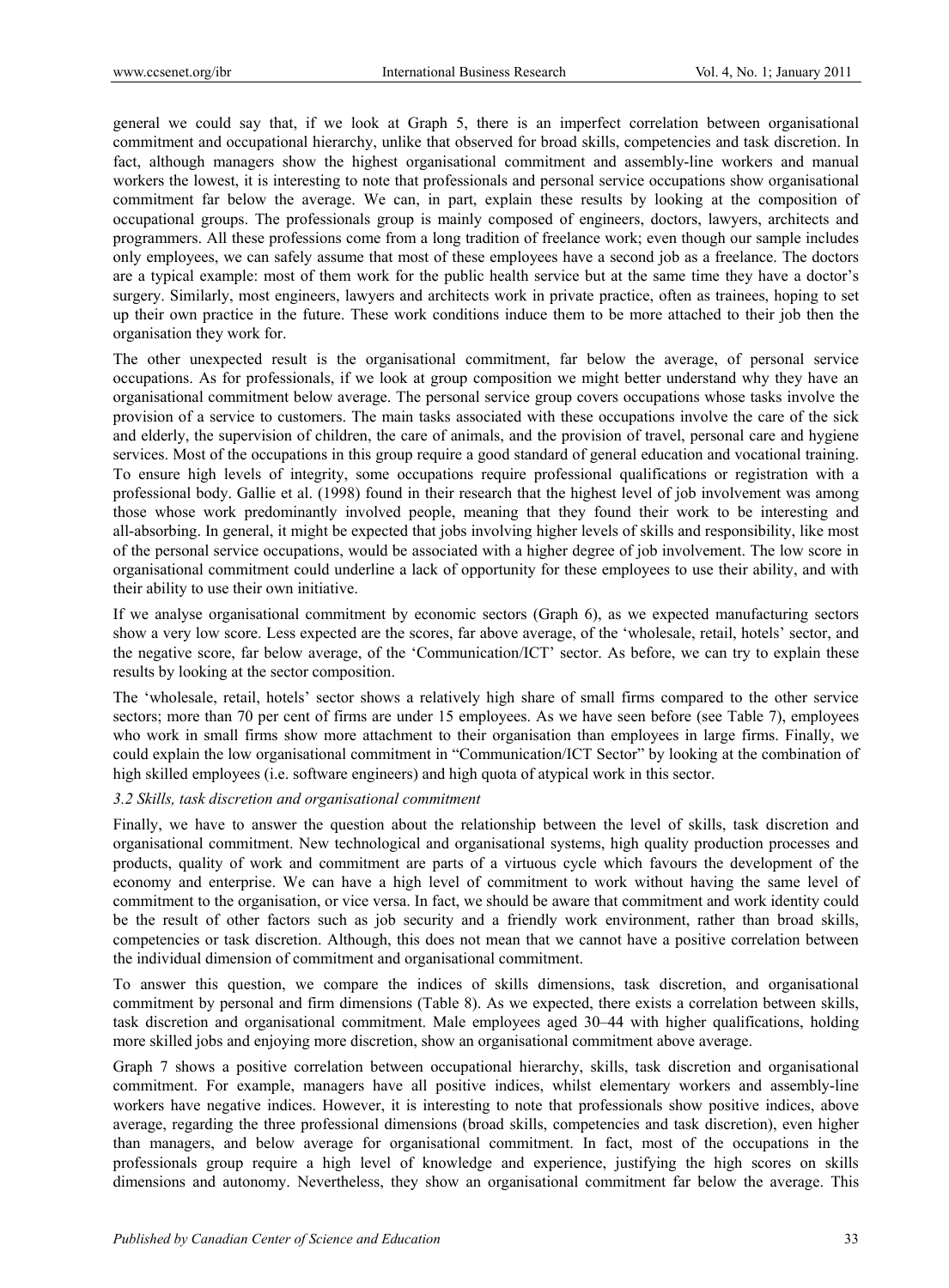result confirms, first of all, the hypothesis expressed in the previous paragraph, that professionals are more job-committed than organisation-committed; and following on from that, the correlation between job and organisational commitment does not always exist (as classical sociology on work and organisation has always maintained), underlining the latent or explicit conflict between professionals and organisational structures.

Analysing the indices of semi-professionals (personal services occupations), they have positive indices of broad skills and competencies and negative indices of task discretion and organisational commitment. Personal services employees, as we have already underlined, are highly involved in their work and enjoy more complex work and exercise responsibility. But as we can see from the graph, Italian employees in this role show a low control over their work. Thus, the combination of high job involvement and low task discretion, we believe, could explain the very low organisational commitment of personal services employees.

Graph 8 shows skills, task discretion and organisational commitment by economic sector. As we expected, manufacturing industries show a 'fordist' situation: a low level of broad skills and competencies corresponds to a low level of task discretion and organisational commitment. The science based manufacturing industry represents a slight exception; the index of broad skills is a little above the average.

Service sectors present a more heterogeneous situation. The 'financial and monetary intermediation' sector shows a virtuous cycle between professional qualification and organisational commitment. As we expected in a 'post-fordist' industry, a high level of skills and autonomy corresponds to high organisational commitment. However, 'wholesale, retail, hotels' and 'real estate, renting, research' present a more intricate situation. The former sector shows a low degree of skills and a high degree of discretion and organisational commitment, underlining a situation where experience on the job is more important than qualification. The real estate sector shows broad skills and organisational commitment below average, with competencies and discretion above average. Also in this case, experience seems to be important for the job, but in contrast to the previous sector, the competencies involved in daily work are more complex. This could raise the expectations of employees and explain their negative organisational commitment. Finally, we have the 'Communication/ICT' sector. It presents all indices above the average, except for the organisational commitment index which is far below average. It means that employees with high qualifications who enjoy some job autonomy show a low degree of attachment to the organisation, in contrast with the theory of a virtuous cycle between professional qualification, task discretion and organisational commitment. We could explain this result on the basis of the new trends in the labour market. 'Communication/ICT' is the sector where it is more diffuse: the atypical work on one side; and on the other, high levels of education held by the employee, and the complex competencies involved in their daily work which raise work expectations. So, a mix of precarious work, high professional qualification and high work expectations could explain the very low organisational commitment in this sector(Passarelli, 2004). (note 6)

Therefore, the hypothesis that higher commitment and fidelity to the organisation is linked to the development of skills has not been confirmed in either of the cases we analysed, particularly for professional occupations and advanced economic sectors. Other factors, often present in personnel policy, contribute to the higher involvement of employees, and this is particularly so for skilled workers who are of paramount importance to enterprise performance.

## **4. Conclusion**

This paper address two question the distribution of skills between occupations and economic sectors and the relationship between skills development, task discretion and organisational commitment. Unfortunately, the survey allows us an examination of these aspects in Italy at only one point in time, because we have no comparable data for previous years.

As we expected, skills and task discretion are positively correlated with the hierarchical position in the organisation. Manager and professionals, in general, are the occupational roles who use more skills in their work and enjoy more control over the job. Looking at the economic sectors, there is a positive correlation between skills, job control and advanced sectors ("communication/ICT" and "financial and monetary intermediation")

Regarding the second question, the findings show that there is an imperfect correlation between skills development and organisational commitment. Therefore, the hypothesis of a virtuous cycle between new technological and organisational systems, high quality productive process and products, and development of skills and organisational commitment, is not confirmed in our analysis. Particularly, this cycle is not confirmed for professionals and personal services workers and advanced sectors. Professionals show high levels of skills and autonomy; nevertheless their organisational commitment is below the average. According to our hypothesis they are more attached to their jobs than to their organisations, confirming that job commitment does not always mean organisational commitment. Personal services occupations show broad skills and competencies far above average and task discretion and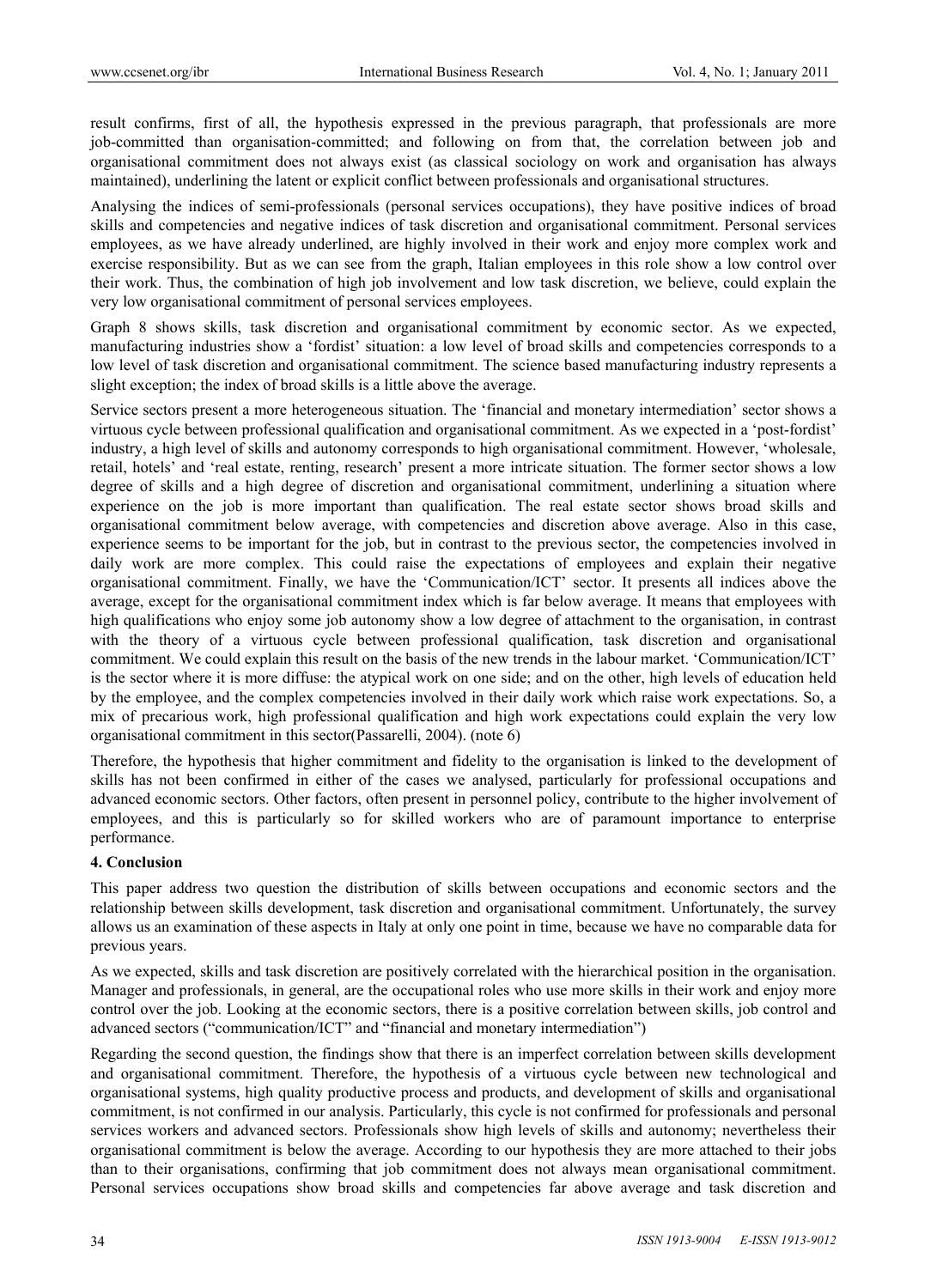organisational commitment below average. Those are jobs with a high level of involvement. In general, we would have expected a positive correlation between high skills, job autonomy and job involvement. The low level of organisational commitment of the personal services employees could be explained by a lack of opportunity for them to use their ability, and with their ability a certain degree of control on the job, as underlined by the low level of task discretion. Our analysis shows that there is an imperfect correlation between professional qualification and organisational commitment. In this case, it could be dependent on other factors such as job security, lifelong employment, or a friendly work environment.

#### **References**

Ashton, D., B. Davies, A. Felstead and F. Green. (1999). *Work Skill in Britain 1997*, Oxford: SKOPE, Oxford and Warwick Universities.

Benson, J., Brown M. (2007). Knowledge workers: what keeps them committed; what turns them away', *Work, employment and society*, 21(1), 121–141.

Blauner, R. (1964). *Alienation and Freedom: the Factory Worker and his Industry*, Chicago: University of Chicago Press.

Braverman, H. (1974). *Labor and Monopoly Capital: the Degradation of Work in the Twentieth Century*, New York and London: Monthly Review Press.

Butera, F. (1977). *La divisione del Lavoro in Fabbrica*, Venezia: Marsilio.

Butera, F.(1972). *I frantumi Ricomposti: Struttura e Ideologia nel Declino del Taylorismo in America*, Venezia: Marsilio.

Consoli, F. and L. Benadusi. (1999). L'emergenza della metodologia delle competenze nel pensiero teorico e pratico manageriale, in *Osservatorio ISFOL*, 5/6.

Davis, L.E. and J.C. Taylor (1972). *Design of Jobs*, London and New York: Penguin Books.

Della Rocca G., Passarelli G. (2006). La professionalità dei lavoratori nel settore privato in Italia: qualificazione, competenze e discrezionalità. In Tommasini M. (eds), *Organizzazione, Apprendimento, Competenze. Indagine sulle competenze nelle imprese industriali e dei servizi in Italia*, Roma: I libri del Fondo Sociale Europeo, ISFOL.

Della Rocca, G. (1986). L'apprendimento all'innovazione: Il rovesciamento di prospettiva nella gestione delle risorse umane e nelle relazioni industriali, *Prospettiva Sindacale*, Vol.17 No 62, 44–64.

Di Franco, G. and A. Marradi. (2003). *Analisi Fattoriale e Analisi in Componenti Principali*, Roma: Bonanno Editore.

Drucker, P. (1969). *The Age of Discontinuity: Guidelines to our Changing Society*, New York: Harper & Row.

Gallie, D., A. Felstead and F. Green (2001). Employer policies and organisational commitment in Britain 1992–97', *Journal of Management Studies*, 38( 8), 1081–1101.

Gallie, D., A. Felstead and F. Green. (2002), *Work Skill in Britain 1986–2001*, Oxford: SKOPE, Oxford and Warwick Universities.

Gallie, D., M. White, Y. Cheng and M. Tomlinson. (1998). *Restructuring the Employment Relationship*, Oxford: Clarendon Press.

Green, F. (2006). The British skill survey: some key methodological issues and a comparison with the ONET survey, Paris: OECD, 11–12 September, paper given at seminar of JRA/PIAAC experts.

Johnson, R.E., Groff, K.W., Taing, M. U. (2009). Nature of the Interactions among Organizational *Commitments*: Complementary, Competitive or Synergistic? *British Journal of Management*, 20(4), 431-447.

Lawler, E. *et al.* (1995). *Creating high performance organizations: practices and results of employee involvement and Total Quality Management in Fortune 1000 companies*, San Francisco: Jossey-Bass

Leoni, R. (eds). (2006). *Competenze Acquisite, Competenze Richieste e Competenze Espresse, Analisi e Valutazioni Economiche*, Milano: Franco Angeli.

Lies, Paul, Mabey, Christopher, Robertson, Ivan. (1990). HRM Practices and Employee Commitment: Possibilities, Pitfalls, and Paradoxes, *British Journal of Management*, 1(3), 147-157.

Lincoln J.R. and Kalleberg A. (1990). *Culture, Control, and Commitment: A Study of Work Organization and Work Attitudes in the United States and Japan*, Cambridge: Cambridge University Press.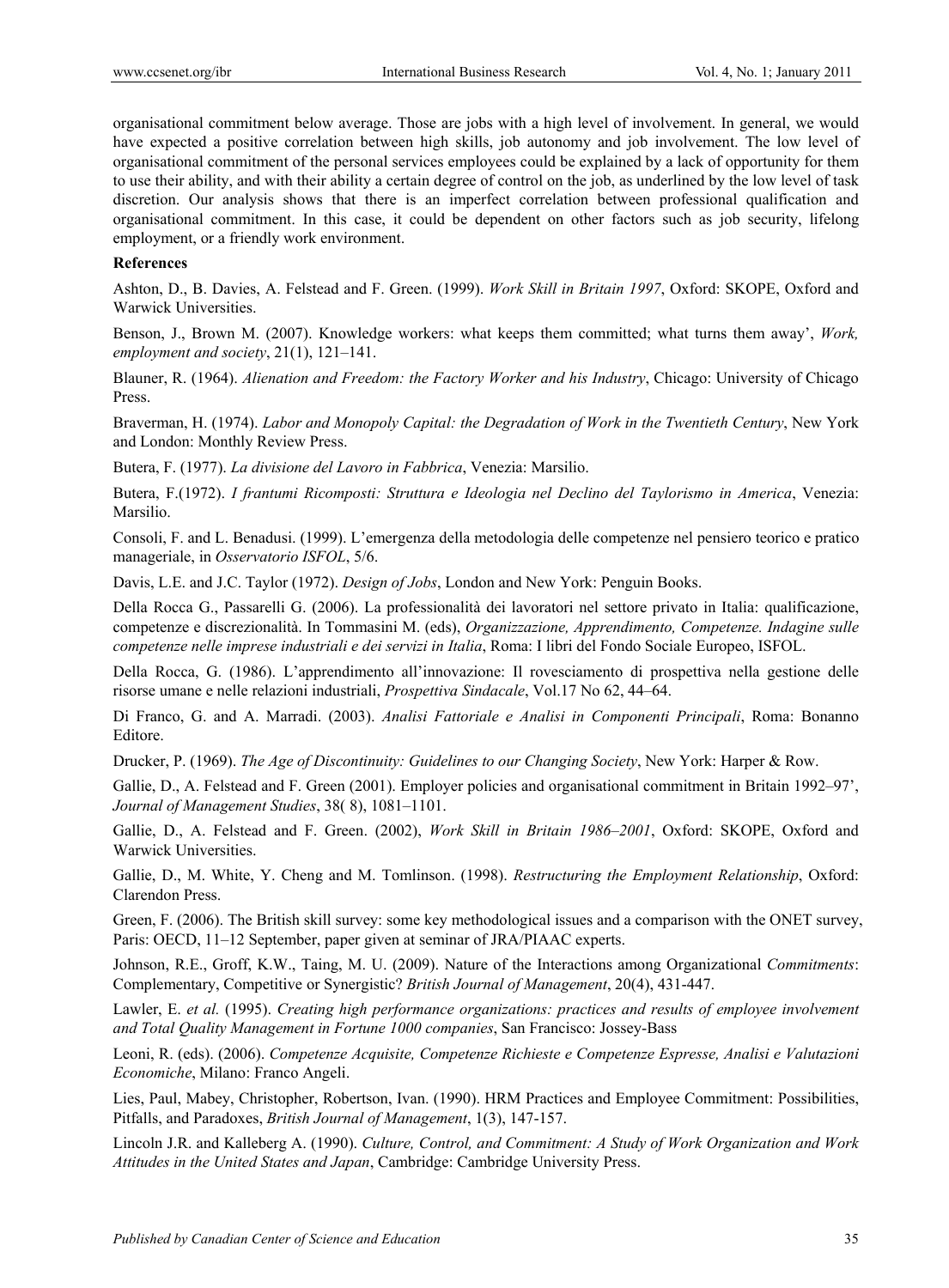McFarlane Shore L., Martin, H.J. (1989). Job satisfaction and Organisational Commitment in Relation to Work Performance and Turnover Intentions, *Human Relation*, 42(7), 625-638.

Mellahi K., Budhwar, P.S., Li B. (2010). A study of the relationship between exit, voice, loyalty and neglect and commitment in India, *Human Relations*, 63(3), 349–369

Pavitt, K. (1984). Sectoral patterns of technical change: Towards a taxonomy and a theory, *Research Policy*, Vol. 13, No 6, 343–373.

Payne, J. (2004). *The Changing Meaning of Skill*, Issue paper, SKOPE Centre, University of Oxford and Warwick.

Perulli, P. (1988). Il lavoro manuale non operaio nelle società avanzate: Stati Uniti, Gran Bretagna, Italia', *Prospettiva Sindacale*, 69, 7–22.

Schon, D.A. (1983). *The Reflective Practitioner: How Professionals Think in Action*, New York: Basic Books.

Tommasini M. (eds). *Organizzazione, Apprendimento, Competenze. Indagine sulle competenze nelle imprese industriali e dei servizi in Italia*, Roma: I libri del Fondo Sociale Europeo, ISFOL.

Touraine, A. (1955). L'évolution du travail ouvrier aux usines Renault, Paris: Centre national de la recherche scientifique.

Walton, R.E. (1985). From control to commitment in the work place, *Harvard Business Review*, Vol. 63, No. 2, 77-84.

Wood, S. (1989). *The Transformation of Work? Skill Flexibility and the Labour Process*, London; Boston: Unwin Hyman.

Zuboff, S. (1988). *In the age of the smart machine : the future of work and power*, New York : Basic Books.

#### **Notes**

Note 1. *alpha* di Cronbach 0.50, test di *sampling adeguacy* di Kaiser-Meyer-Ohlin 0,60, test di *sphericity* di Barlett p<.000

Note 2. Standard Occupational Classification 2000, 1 digit. For details see website: www.statistics.gov.uk.

Note 3. For the detailed procedure see the methodological note on the website www.oac-isfol.it.

Note 4. di Cronbach 0.88, test di *sampling adeguacy* di Kaiser-Meyer-Ohlin 0,72, test di *sphericity* di Barlett p<.000

Note 5. *alpha* di Cronbach 0.80, test di *sampling adeguacy* di Kaiser-Meyer-Ohlin 0.86, test di *sphericity* di Barlett p<.000

Note 6. Atypical work refers to employment relationships not conforming to the standard or 'typical' model of full-time, regular, open-ended employment with a single employer over a long time span.

Table 1. Index of broad skills by personal and firm characteristics

|                                 | Mean     | Std. Deviation |
|---------------------------------|----------|----------------|
| Gender                          |          |                |
| Male                            | 0.099    | 1.040          |
| Female                          | $-0.158$ | 0.911          |
| Age groups                      |          |                |
| $15 - 29$                       | $-0.164$ | 0.905          |
| $30 - 44$                       | 0.077    | 1.000          |
| $45 - 64$                       | 0.014    | 1.069          |
| <b>Qualification held</b>       |          |                |
| Compulsory school               | $-0.632$ | 0.909          |
| Professional qualification      | $-0.067$ | 0.893          |
| High school leaving certificate | 0.348    | 0.871          |
| Degree $+$ post-degree          | 0.811    | 0.795          |
| <b>Establishment dimension</b>  |          |                |
| $1 - 3$                         | $-0.174$ | 0.871          |
| $4 - 9$                         | 0.043    | 1.011          |
| $10 - 15$                       | $-0.002$ | 0.918          |
| $16 - 49$                       | $-0.092$ | 1.018          |
| $50 - 99$                       | $-0.062$ | 0.944          |
| $100 - 499$                     | 0.161    | 1.118          |
| $500 - w$                       | 0.431    | 0.998          |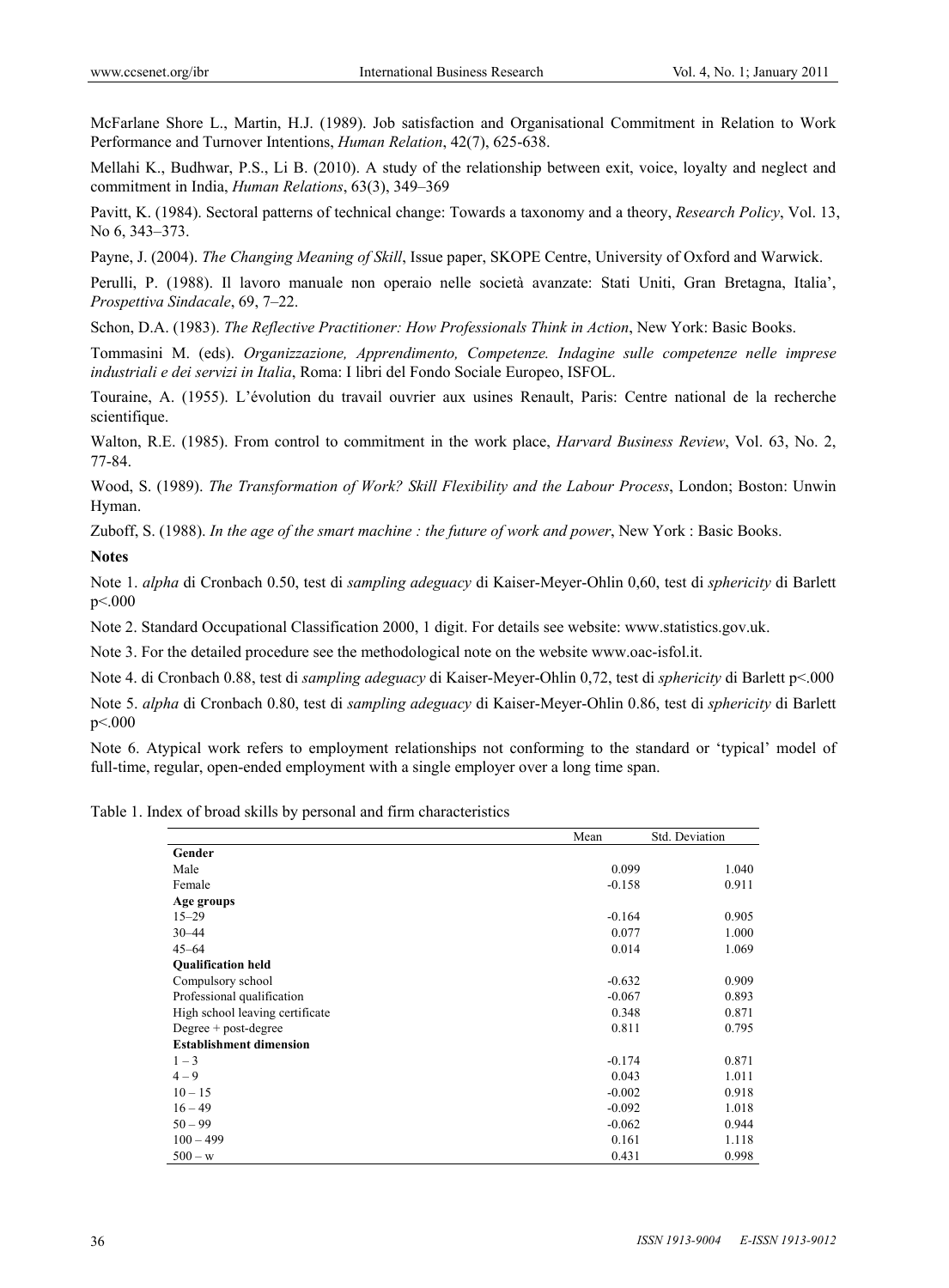|                                                  | Mean     | Std. Deviation |
|--------------------------------------------------|----------|----------------|
| Occupation                                       |          |                |
| Managers and Senior Officials                    | 1.138    | 0.809          |
| Professional Occupations                         | 1.160    | 0.658          |
| Associate Professional and Technical Occupations | 0.867    | 0.852          |
| Administrative and Secretarial Occupations       | 0.448    | 0.769          |
| <b>Skilled Trades Occupations</b>                | 0.061    | 1.003          |
| Personal Service Occupations                     | 0.260    | 0.524          |
| Sales and Customer Service Occupations           | $-0.226$ | 0.904          |
| Process. Plant and Machine Operatives            | $-0.524$ | 0.842          |
| <b>Elementary Occupations</b>                    | $-0.786$ | 0.787          |
| <b>Economic sector</b>                           |          |                |
| Manufacturing: traditional                       | $-0.284$ | 0.833          |
| Manufacturing: scale intensive                   | $-0.114$ | 0.957          |
| Manufacturing: science based                     | 0.076    | 0.980          |
| Services: wholesale, retail, hotels              | $-0.128$ | 0.979          |
| Services: Transport. storage                     | $-0.082$ | 0.977          |
| Services: Communication. ICT                     | 0.650    | 0.904          |
| Services: Financial and monetary intermediation  | 0.919    | 0.854          |
| Services: Real estate, renting, research         | $-0.095$ | 1.040          |

Table 1. Index of broad skills by personal and firm characteristics (*continued*)

| Table 2. Index of competencies by gender, age and qualification held |  |  |  |
|----------------------------------------------------------------------|--|--|--|
|                                                                      |  |  |  |

|                            | Literacy | Reliability | Solving<br>Problem | teaching people<br>training<br>Instructing,<br>and | work<br>Planning and<br>organisation | communication<br>Customer | Teamwork | Dexterity | autonomy<br>Job | Numeracy | Total Index of<br>competencies |
|----------------------------|----------|-------------|--------------------|----------------------------------------------------|--------------------------------------|---------------------------|----------|-----------|-----------------|----------|--------------------------------|
| Gender                     |          |             |                    |                                                    |                                      |                           |          |           |                 |          |                                |
| Male                       | 0.019    | 0.034       | 0.099              | 0.092                                              | 0.090                                | $-0.014$                  | 0.100    | 0.188     | 0.050           | $-0.011$ | 0.028                          |
| Female                     | $-0.030$ | $-0.053$    | $-0.158$           | $-0.146$                                           | $-0.144$                             | 0.023                     | $-0.159$ | $-0.299$  | $-0.080$        | 0.018    | $-0.044$                       |
| Age                        |          |             |                    |                                                    |                                      |                           |          |           |                 |          |                                |
| $15 - 29$                  | $-0.145$ | $-0.061$    | $-0.138$           | $-0.225$                                           | $-0.158$                             | $-0.033$                  | $-0.068$ | 0.051     | $-0.107$        | 0.011    | $-0.074$                       |
| $30 - 44$                  | 0.095    | 0.008       | 0.044              | 0.054                                              | 0.057                                | 0.023                     | 0.024    | 0.001     | 0.005           | 0.057    | 0.038                          |
| $45 - 64$                  | $-0.039$ | 0.045       | 0.054              | 0.122                                              | 0.047                                | $-0.011$                  | 0.021    | $-0.053$  | 0.098           | $-0.122$ | 0.000                          |
| <b>Qualification held</b>  |          |             |                    |                                                    |                                      |                           |          |           |                 |          |                                |
| Compulsory School          | $-0.621$ | 0.040       | $-0.405$           | $-0.324$                                           | $-0.436$                             | $-0.398$                  | $-0.141$ | 0.375     | $-0.133$        | $-0.512$ | $-0.252$                       |
| <b>Vocational Training</b> | $-0.198$ | $-0.082$    | $-0.025$           | 0.016                                              | $-0.040$                             | $-0.064$                  | $-0.035$ | 0.234     | $-0.084$        | $-0.096$ | $-0.071$                       |
| High School Certificate    | 0.391    | 0.005       | 0.225              | 0.120                                              | 0.246                                | 0.227                     | 0.073    | $-0.272$  | 0.083           | 0.296    | 0.153                          |
| Degree $+$ post degree     | 0.854    | 0.017       | 0.455              | 0.649                                              | 0.509                                | 0.523                     | 0.263    | $-0.604$  | 0.301           | 0.682    | 0.354                          |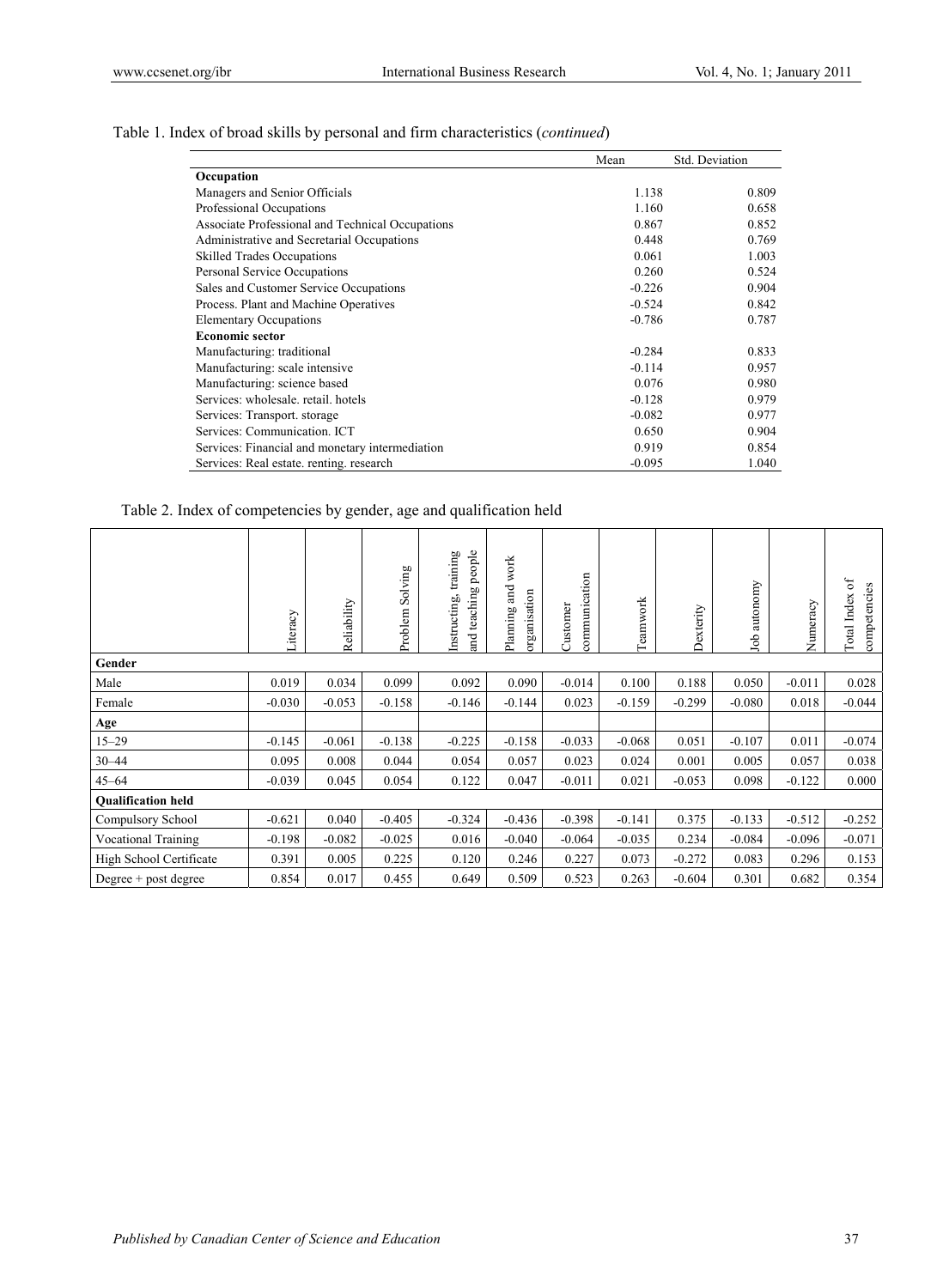Table 3. Index of Competencies by occupations and economic sector

|                                       | Literacy | Reliability | Problem solving | and<br>people<br>training<br>teaching <sub>]</sub><br>Instructing, | Planning and work<br>organisation | Customer communication | Teamwork | Dexterity | Job autonomy | Numeracy | Total Index of Generic Skills |
|---------------------------------------|----------|-------------|-----------------|--------------------------------------------------------------------|-----------------------------------|------------------------|----------|-----------|--------------|----------|-------------------------------|
| Occupations                           |          |             |                 |                                                                    |                                   |                        |          |           |              |          |                               |
| Managers and Senior Officials         | 1.011    | 0.253       | 0.812           | 1.474                                                              | 0.944                             | 0.860                  | 0.796    | $-0.369$  | 0.524        | 0.682    | 0.520                         |
| Professional Occupations              | 1.046    | 0.322       | 0.783           | 0.630                                                              | 0.773                             | 0.310                  | 0.586    | $-0.620$  | 0.563        | 0.546    | 0.470                         |
| Associate Professional and Technical  |          |             |                 |                                                                    |                                   |                        |          |           |              |          |                               |
| Occupations                           | 0.657    | 0.237       | 0.651           | 0.607                                                              | 0.646                             | 0.556                  | 0.294    | $-0.455$  | 0.445        | 0.354    | 0.330                         |
| Administrative and Secretarial        |          |             |                 |                                                                    |                                   |                        |          |           |              |          |                               |
| Occupations                           | 0.678    | $-0.080$    | 0.282           | 0.203                                                              | 0.327                             | 0.290                  | 0.028    | $-0.605$  | 0.064        | 0.620    | 0.241                         |
| <b>Skilled Trades Occupations</b>     | $-0.337$ | 0.179       | 0.171           | $-0.075$                                                           | 0.039                             | $-0.353$               | 0.129    | 0.735     | 0.091        | $-0.339$ | $-0.073$                      |
| Personal Service Occupations          | 0.560    | 0.136       | 0.368           | 0.224                                                              | 0.291                             | 0.820                  | 0.009    | $-0.369$  | 0.191        | 0.085    | 0.241                         |
| Sales and Customer Service            |          |             |                 |                                                                    |                                   |                        |          |           |              |          |                               |
| Occupations                           | $-0.287$ | $-0.168$    | $-0.162$        | 0.057                                                              | $-0.050$                          | 1.045                  | $-0.214$ | $-0.336$  | $-0.179$     | $-0.097$ | $-0.098$                      |
| Process, Plant and Machine Operatives | $-0.612$ | 0.125       | $-0.388$        | $-0.403$                                                           | $-0.529$                          | $-0.598$               | $-0.120$ | 0.572     | $-0.181$     | $-0.517$ | $-0.249$                      |
| <b>Elementary Occupations</b>         | $-0.697$ | $-0.225$    | $-0.598$        | $-0.394$                                                           | $-0.450$                          | $-0.380$               | $-0.213$ | 0.242     | $-0.152$     | $-0.597$ | $-0.319$                      |

Table 3. Index of Competencies by occupations and economic sector (*continued*)

|                                         | Literacy | Reliability | Solving<br>Problem | and<br>people<br>training<br>teaching<br>Instructing | work<br>organisation<br>Planning and | communication<br>Customer | Teanwork | Dexterity | autonomy<br>dol | Numeracy | ЪÇ<br>Competencies<br>Total Index |
|-----------------------------------------|----------|-------------|--------------------|------------------------------------------------------|--------------------------------------|---------------------------|----------|-----------|-----------------|----------|-----------------------------------|
| <b>Economic Sectors</b>                 |          |             |                    |                                                      |                                      |                           |          |           |                 |          |                                   |
| Manufacturing: traditional              | $-0.337$ | 0.128       | $-0.086$           | $-0.240$                                             | $-0.197$                             | $-0.415$                  | $-0.143$ | 0.366     | 0.019           | $-0.214$ | $-0.121$                          |
| Manufacturing: scale intensive          | $-0.117$ | 0.104       | 0.050              | $-0.108$                                             | $-0.087$                             | $-0.362$                  | 0.056    | 0.240     | $-0.004$        | $-0.077$ | $-0.035$                          |
| Manufacturing: science based            | $-0.069$ | 0.025       | 0.006              | $-0.043$                                             | $-0.169$                             | $-0.340$                  | 0.164    | 0.316     | 0.000           | $-0.134$ | $-0.027$                          |
| Service: wholesale, retail, hotels      | $-0.135$ | $-0.167$    | $-0.126$           | 0.076                                                | 0.063                                | 0.428                     | $-0.075$ | $-0.123$  | $-0.034$        | 0.025    | $-0.050$                          |
| Service: Transport, storage             | 0.171    | $-0.026$    | $-0.174$           | $-0.233$                                             | $-0.073$                             | $-0.184$                  | $-0.229$ | $-0.137$  | $-0.199$        | $-0.128$ | 0.007                             |
| Service: Communication, ICT             | 0.391    | $-0.059$    | 0.255              | 0.181                                                | 0.264                                | 0.206                     | 0.163    | $-0.372$  | 0.066           | 0.060    | 0.146                             |
| Service: Financial and monetary         |          |             |                    |                                                      |                                      |                           |          |           |                 |          |                                   |
| intermediation                          | 0.872    | 0.129       | 0.528              | 0.576                                                | 0.462                                | 0.892                     | 0.393    | $-0.693$  | 0.110           | 0.775    | 0.379                             |
| Service: Real estate, renting, research | 0.237    | 0.007       | $-0.016$           | 0.104                                                | 0.071                                | $-0.004$                  | $-0.055$ | $-0.249$  | 0.085           | 0.146    | 0.075                             |

Table 4. Employees task discretion

|                        | %    |
|------------------------|------|
| Absolute (Total)       | 2.7  |
| A great deal of choice | 99   |
| Quite a lot choice     | 23.1 |
| On the average         | 38.5 |
| Some choice            | 13.6 |
| Hardly any choice      | 6.9  |
| No choice at all       | 54   |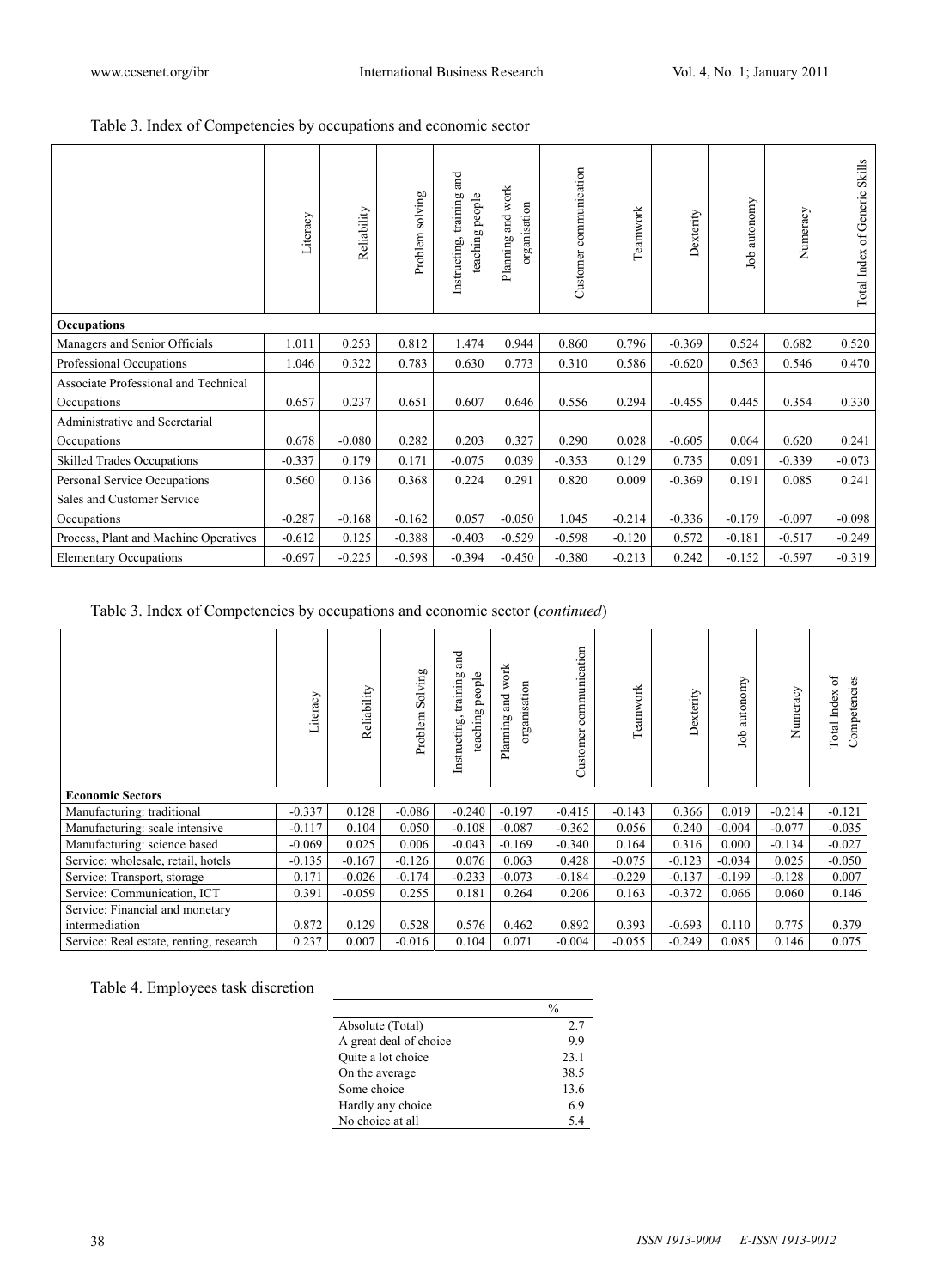Table 5. Index of task discretion by personal and firm characteristics

|                                 | Mean     | <b>Std. Deviation</b> |
|---------------------------------|----------|-----------------------|
| Gender                          |          |                       |
| Male                            | 0.074    | 1.001                 |
| Female                          | $-0.117$ | 0.987                 |
| Age groups                      |          |                       |
| $15 - 29$                       | $-0.131$ | 0.970                 |
| $30 - 44$                       | 0.016    | 0.993                 |
| $45 - 64$                       | 0.101    | 1.029                 |
| <b>Qualification held</b>       |          |                       |
| Compulsory school               | $-0.238$ | 1.093                 |
| Professional qualification      | $-0.030$ | 0.992                 |
| High school leaving certificate | 0.131    | 0.929                 |
| Degree $+$ post-degree          | 0.321    | 0.758                 |
| <b>Establishment dimension</b>  |          |                       |
| $1 - 3$                         | 0.170    | 0.913                 |
| $4 - 9$                         | 0.154    | 0.917                 |
| $10 - 15$                       | $-0.040$ | 0.943                 |
| $16 - 49$                       | $-0.083$ | 1.121                 |
| $50 - 99$                       | $-0.117$ | 0.965                 |
| $100 - 499$                     | $-0.157$ | 1.057                 |
| $500 - w$                       | $-0.205$ | 1.030                 |

## Table 6. Organisational commitment (%)

|                                                                                       |       | Completely |
|---------------------------------------------------------------------------------------|-------|------------|
|                                                                                       | Agree | agree      |
| I am willing to work harder than I have to in order to help this organisation succeed | 55.6  | 12.1       |
| I feel little loyalty to this organisation                                            | 13.4  | 1.9        |
| I find that my values and the organisation's values are very similar                  | 48.8  | 6.7        |
| This organisation really inspires the very best in me in the way of job performance   | 52.3  | 7.0        |
| I am proud to be working for this organisation                                        | 59.1  | 11.7       |
| I would take almost any job to keep working for this organisation                     | 37.2  | 6.5        |
| I would turn down another job with more pay in order to stay with this organisation   | 20.1  | 4.1        |

## Table 7. Index of organisational commitment by personal and firm characteristics

|                                 | Mean     | Std. Deviation |
|---------------------------------|----------|----------------|
| Gender                          |          |                |
| Male                            | 0.039    | 0.99           |
| Female                          | $-0.062$ | 1.02           |
| Age groups                      |          |                |
| $15 - 29$                       | $-0.056$ | 0.993          |
| $30 - 44$                       | 0.010    | 1.030          |
| $45 - 64$                       | 0.036    | 0.943          |
| <b>Oualification held</b>       |          |                |
| Compulsory school               | $-0.116$ | 1.105          |
| Professional qualification      | $-0.018$ | 0.904          |
| High school leaving certificate | 0.079    | 0.969          |
| Degree $+$ post-degree          | 0.068    | 0.892          |
| <b>Establishment dimension</b>  |          |                |
| $1 - 3$                         | 0.170    | 0.965          |
| $4 - 9$                         | 0.191    | 0.937          |
| $10 - 15$                       | $-0.092$ | 0.964          |
| $16 - 49$                       | $-0.184$ | 1.035          |
| $50 - 99$                       | $-0.141$ | 1.008          |
| $100 - 499$                     | $-0.090$ | 1.099          |
| $500 - w$                       | $-0.069$ | 0.885          |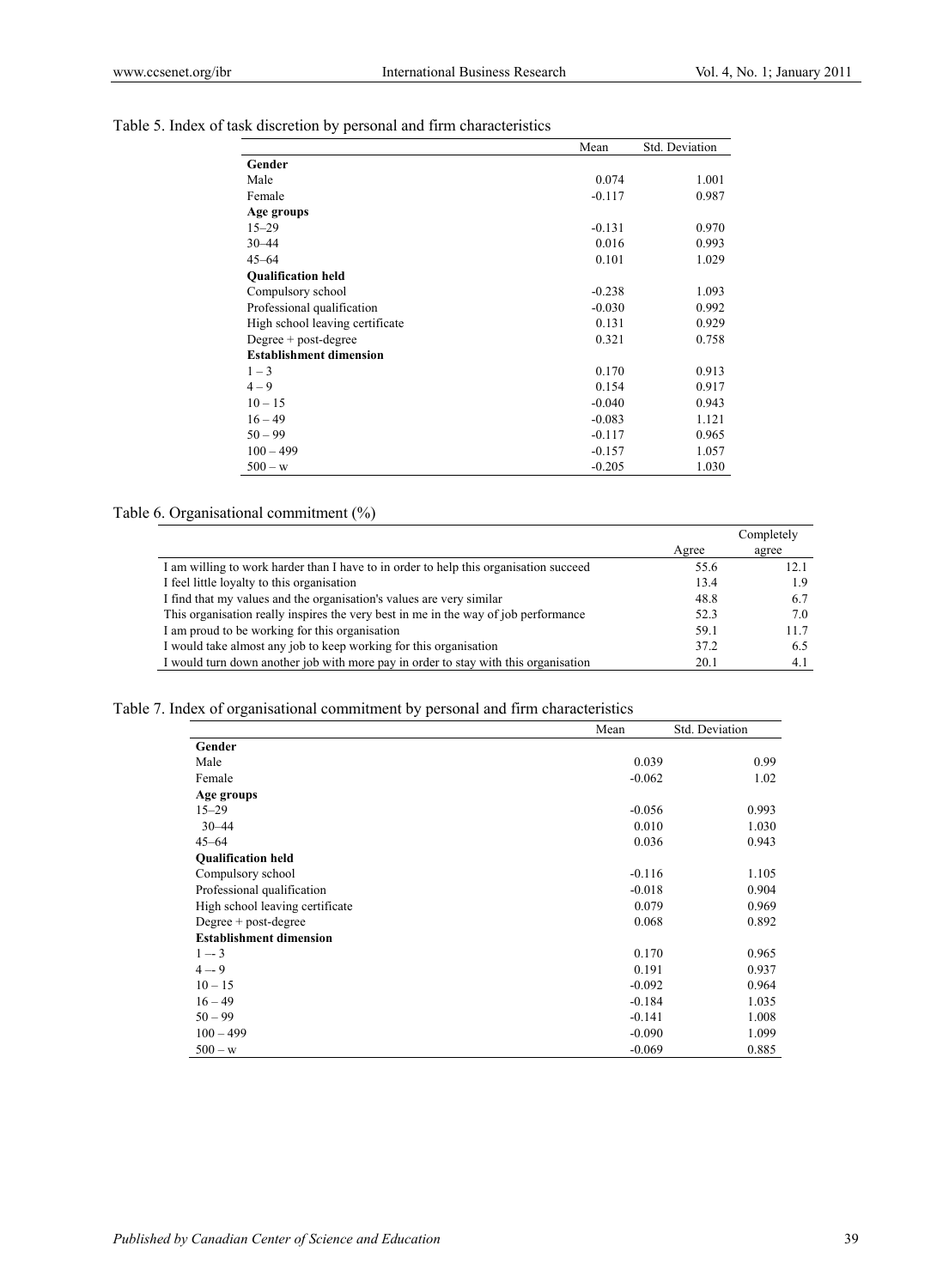|  |  | Table 8. Skills, task discretion and organisational commitment |  |
|--|--|----------------------------------------------------------------|--|
|  |  |                                                                |  |

|                                |                              | <b>Total Index of</b> | <b>Index of Task</b> | Index of   |
|--------------------------------|------------------------------|-----------------------|----------------------|------------|
|                                | <b>Index of Broad Skills</b> | Competencies          | <b>Discretion</b>    | Commitment |
| Gender                         |                              |                       |                      |            |
| Male                           | 0.099                        | 0.028                 | 0.074                | 0.039      |
| Female                         | $-0.158$                     | $-0.044$              | $-0.117$             | $-0.062$   |
| Age                            |                              |                       |                      |            |
| $15 - 29$                      | $-0.164$                     | $-0.074$              | $-0.131$             | $-0.056$   |
| $30 - 44$                      | 0.077                        | 0.038                 | 0.016                | 0.010      |
| $45 - 64$                      | 0.014                        | 0.000                 | 0.101                | 0.036      |
| <b>Oualification held</b>      |                              |                       |                      |            |
| Compulsory School              | $-0.632$                     | $-0.252$              | $-0.238$             | $-0.116$   |
| <b>Vocational Training</b>     | $-0.067$                     | $-0.071$              | $-0.030$             | $-0.018$   |
| High School Certificate        | 0.348                        | 0.153                 | 0.131                | 0.079      |
| Degree + post degree           | 0.811                        | 0.354                 | 0.320                | 0.067      |
| <b>Establishment dimension</b> |                              |                       |                      |            |
| $1 - 3$                        | $-0.174$                     |                       | 0.170                | 0.170      |
| $4 - 9$                        | 0.043                        |                       | 0.154                | 0.191      |
| $10 - 15$                      | $-0.002$                     |                       | $-0.040$             | $-0.092$   |
| $16 - 49$                      | $-0.092$                     |                       | $-0.083$             | $-0.184$   |
| $50 - 99$                      | $-0.062$                     |                       | $-0.117$             | $-0.141$   |
| $100 - 499$                    | 0.161                        |                       | $-0.157$             | $-0.090$   |
| $500 - w$                      | 0.431                        |                       | $-0.205$             | $-0.069$   |



Graph 1. Broad skills by occupation



Graph 2. Broad skills by economic sector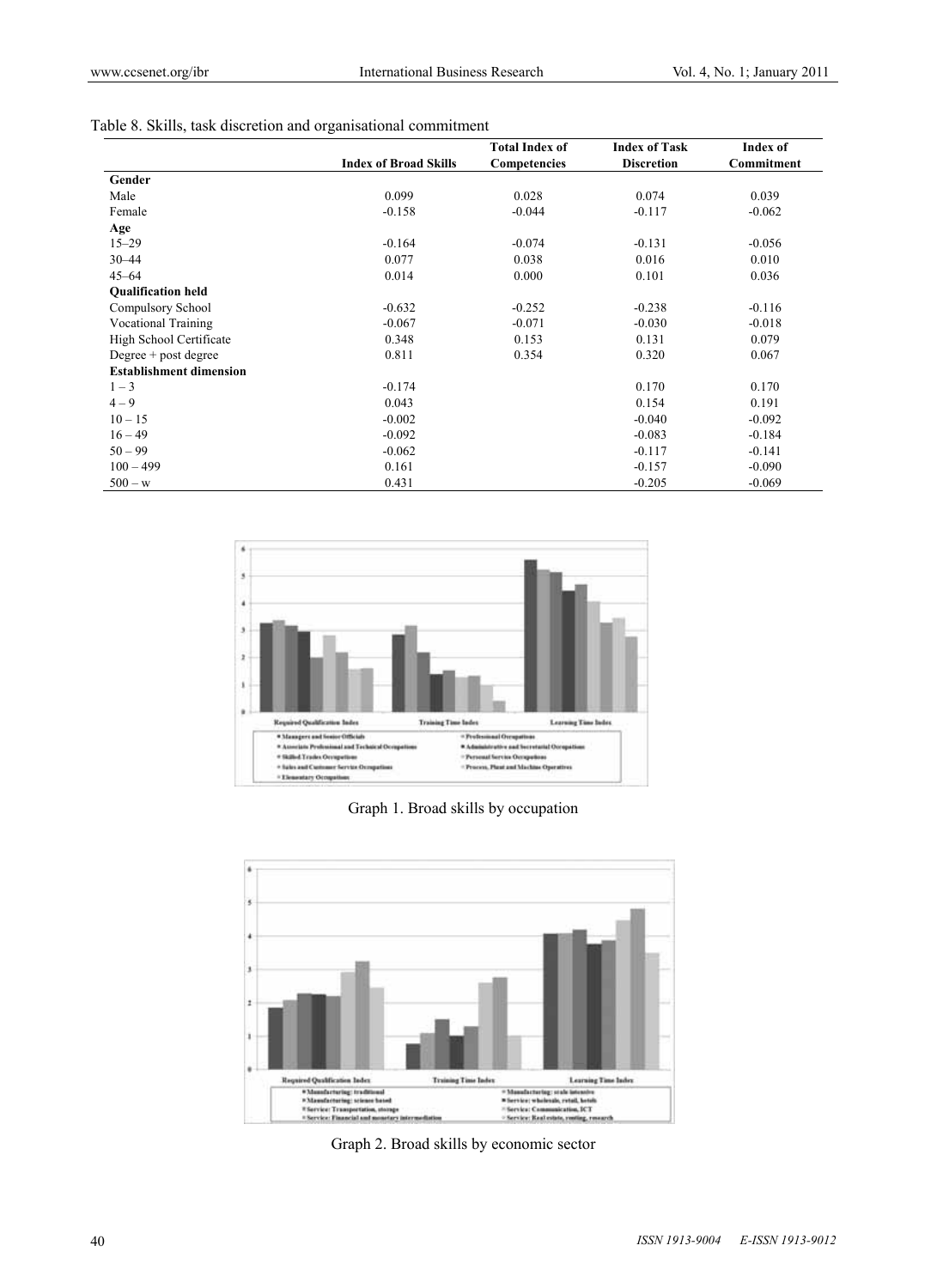





Graph 4. Index of Task discretion by economic sector



Graph 5. Index of Organisational commitment by occupation